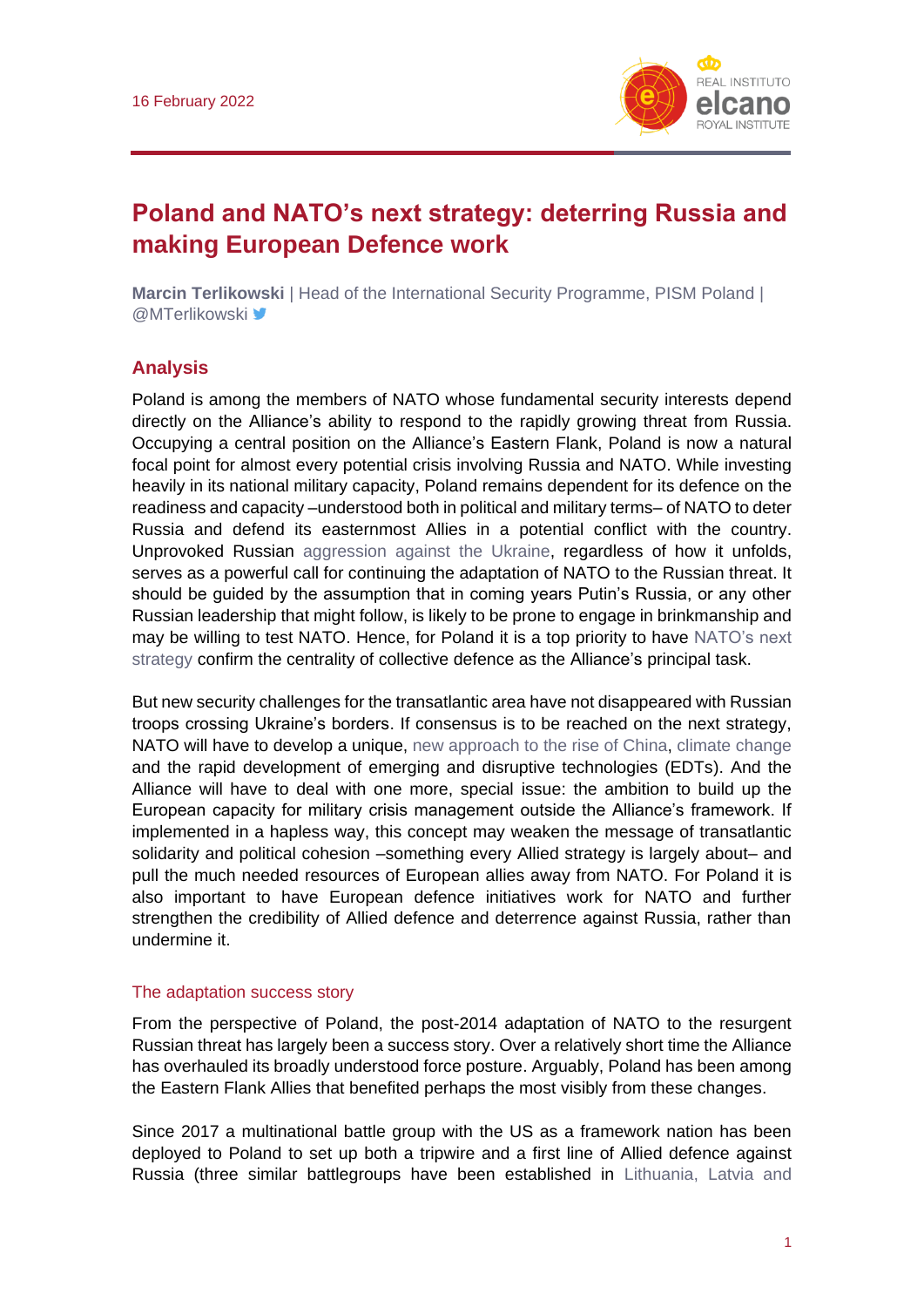[Estonia\)](https://www.realinstitutoelcano.org/en/analyses/lithuania-latvia-and-estonia-the-euro-atlantic-consolidation-of-the-baltic-region/). In the same year a US armoured brigade began rotations to Poland too, strengthening the Allies' defence and deterrence potential against Russia. In the event of a crisis or conflict these forward deployed forces are meant to be reinforced by the NATO Response Force (NRF), enhanced with the so-called VJTF 'spearhead', whose elements are ready for deployment in only a few days. A next tier of NATO reinforcements has been established within the NATO Readiness Initiative (NRI) and comprises 30 mechanised battalions, 30 squadrons and 30 warships, to be ready in 30 days. New commands and updated operational plans, together with the Alliance's first post-Cold War military strategy complement the picture of a broad effort to make NATO capable of addressing a Russian threat. For Poland this was equal to reaching its main, post-accession goal as regards the Alliance: to have art. 5's guarantees underwritten by a credible capacity to act in a crisis or a conflict with Russia.

In early 2022 the Allies stepped up their efforts to face the increasing threat from Russia, amassing troops at the Ukrainian border and reinforcing their position on the Eastern Flank with additional assets, including a new multinational battlegroup in the Black Sea (in Romania with France as the framework nation, within the concept of Enhanced Vigiliance Activities). The actual Russian aggression aggression against Ukraine was met with further decisions: a new multinational battlegroup in Slovakia and the deployment of the VJTF being perhaps the most prominent cases. From a Polish perspective all these decisions are living proof of the validity of NATO's security guarantees, underwritten by the US commitment to European security.

## Keeping Russia in focus

Indeed, by means of adaptation NATO complicated Russian calculations as regards a potential quick-win over the Alliance in an isolated, time- and space-limited conflict, engaging mostly Eastern Flank Allies. The result is that as of 2022 Russia does not have a clear upper hand over NATO in a hypothetical scenario involving a quick land grab, leading immediately to a fait accompli due to NATO's inability to respond promptly to Russian aggression with military means. If its strategic goals vis-à-vis the Alliance and the broadly understood West (boiling down to pushing the US out of Europe, or at least its Eastern Flank, making NATO a void alliance and dealing a blow to US credibility worldwide) were to be effectively pursued, Russia would have to quickly and heavily escalate a conflict with NATO.

Yet Russia is increasingly capable of doing so, even if it suffers horrendous loses in Ukraine. In the first place, it can easily build up a regional advantage over the Alliance in conventional forces (the ratio is thought to be around 3:1) as it has shown a great capacity to reinforce the potential Central and Eastern European theatre with additional forces from deep inside the country (as illustrated by the concentration of troops around Ukraine's borders prior to the invasion). Further, Russia is still able to saturate the battlefield with advanced missile systems (popularly referred to as anti-access/areadenial, or A2/AD weapons), which can impede the freedom of movement of NATO forces towards and inside the theatre. The relatively low level of such strikes in the Ukraine campaign suggests that many missile capabilities might be being kept in reserve. Last but not least, Russia has transformed Belarus, with which it forms a union state, into its outpost, multiplying options for effective manoeuvre warfare against the NATO Allies, as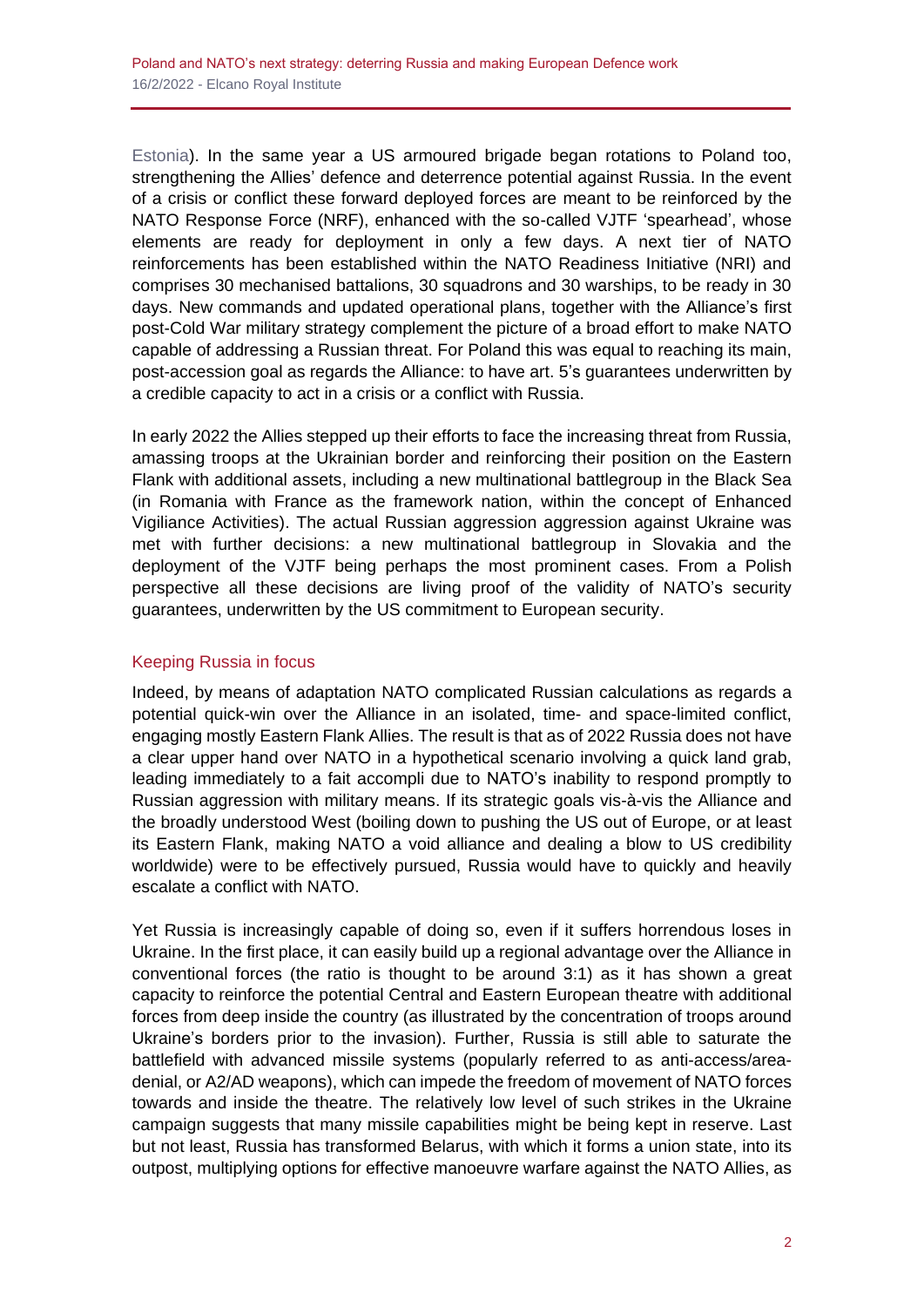is now the case with the threat of the Belarus regime committing troops to Russia's Ukrainian campaign.

It is therefore fair to say that what NATO is now facing on its Eastern Flank is a far more complicated picture than at the time when the main elements of today's Allied force posture were designed. That is why Poland argues that the adaptation of NATO to the Russian threat should be again be considered an open issue. The Alliance should keep all the options of reinforcing its force on the table and make them contingent on the evolution of the threat from Russia.

### Towards an enhanced EU crisis management capacity

There is no doubt, however, that the question on how to continue strengthening the Allies' defence and deterrence potential will be balanced with the need to address new security challenges. But NATO's response in this regard is unlikely to require changes in its force posture. In fact, it was in the context of the rise of China, the effects of climate change and the rapid development of EDTs that the need to improve the political –rather than military– dimension of NATO was raised. The main outlier here is the issue of an autonomous European crisis management capacity.

The proposal set forth in [the Strategic Compass](https://www.realinstitutoelcano.org/en/analyses/what-matters-to-the-uk-in-the-context-of-the-new-strategic-concept-discussion/) involves the EU Rapid Deployment Capacity (EU RDC) together with adequate command and control capabilities, a defence planning mechanism and a cycle of live exercises. The EU RDC concept assumes that the EU will be able to deploy a multinational brigade-size joint force, supported by European strategic and tactical enablers. Command and control over this force would be provided by an operational headquarters of the EU –the MPCC cell developed into a proper OHQ–. To allow a swift deployment of this force in scenarios of various crisis management operations in the neighbourhood of the EU, the latter must establish a cycle of first-ever live exercises.

This is a clear step-up from the EU battle groups, which have constituted the only exclusive EU military capability for the past 15 years. Typically built by clusters of EU member states and offered for a six-month-long standby, they comprised around 1,000 troops from only land forces and in practice relied on national C2 capabilities (though the MPCC can also play the role of EU OHQ). What is, however, revolutionary in the EU RDC proposal is that the conceptual 'Euro-brigade' is intended to be a joint and enabled force. 'Jointness' means that land units would have to be enhanced with extra naval and air assets. Proper enablement, in turn, would require a pool of systems like strategic airlift and mid-air refuelling, ISR at the tactical and operational levels (provided by drones of different sizes), secure strategic communications (requiring space-based assets), medical support (deployable field hospitals, etc) and perhaps also offensive weapons, such as precision-guided munitions, which may be needed in some particularly heavy combat scenarios, to name only a few. This has to be seen as a far-reaching proposal, which may harm NATO through a combination of political and technical effects.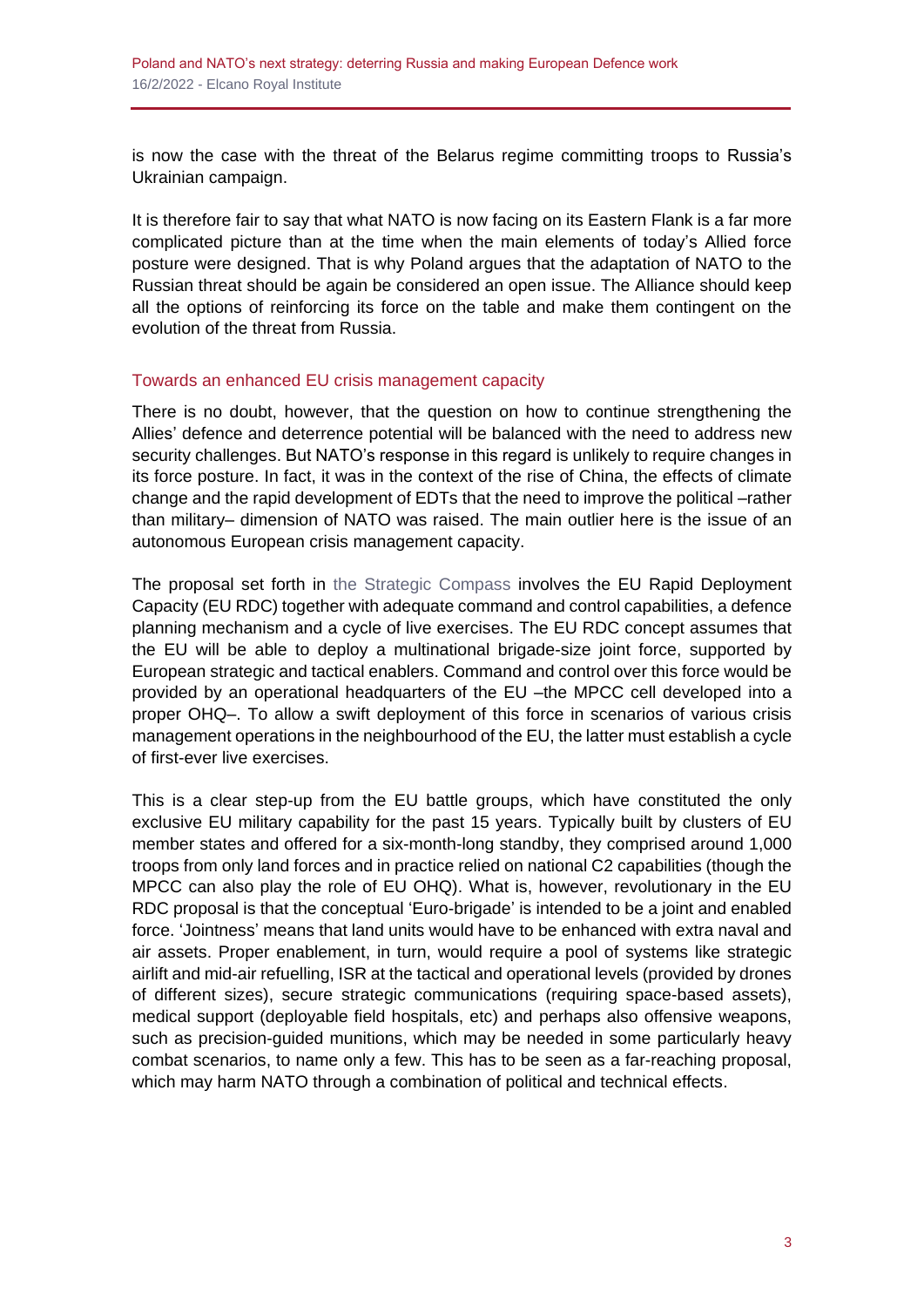## The potential costs of European ambitions for NATO

On a political level the EU RDC has already highlighted divisions between the Allies. States with a strong transatlantic policy orientation, like Poland, seem to be concerned that any decision on going forward with this concept may be detrimental to the political cohesion of the Alliance, so necessary for having the next strategy adopted swiftly and presented as a sign of unity. So far, every proposal on endowing Europe with an autonomous, EU-independent military capacity has led to both transatlantic and intra-European tensions over notorious issues: the potential duplication of NATO by the EU (a single set of forces), a US decoupling from Europe and the discrimination of non-EU NATO members.

What exacerbates such concerns today is the fact that the Strategic Compass will be adopted later this month, prior to [NATO's next strategy,](https://www.realinstitutoelcano.org/en/analyses/nato-gets-an-update-the-madrid-strategic-concept/) scheduled for roll-out at the [Madrid summit](https://www.realinstitutoelcano.org/en/activities/roundtable-the-madrid-summit-and-the-future-of-nato/) in late June. Consequently, it will -in one way or another- set the groundwork for the Allies' work on finalising the strategy. Messaging matters: if the EU agrees on its highest-ever level of ambition in the military dimension only weeks before NATO presents its new strategy, a perception may arise that the primacy of the Alliance in safeguarding peace in Europe is now effectively challenged.

This may occur regardless of reassuring language about the complementarity of European defence efforts with NATO as indicated –not exclusively but perhaps most importantly– in the joint [Franco-US](https://www.whitehouse.gov/briefing-room/statements-releases/2021/10/29/united-states-france-joint-statement/) statement endorsed by Presidents Emmanuel Macron and Joe Biden on 29 October 2021. What may not help is the fact that NATO's non-EU members –the US, Canada and Norway– were invited last year to an EU military mobility project run within the mechanism of Permanent Structured Cooperation (PESCO); and the expected third EU-NATO joint declaration, tightening the framework for practical cooperation of both organisations, may not prevent such a perception from gaining ground either. Simply, a more US-independent Europe –particularly in military terms– will be always seen as a trigger of a process that might lead to a deep reappraisal of the transatlantic bond.

At the technical level European defence ambitions may generate even further friction with NATO. On paper the EU RDC could be seen as a pool of forces, as an amalgam of existing capabilities: EU battle groups, enhanced with extra assets, including strategic and tactical enablers. In practice, however, the European NATO Allies have a finite number of forces and capabilities fit for use in multinational settings. These units constitute only a fraction of their military strength: usually there are only certain units kept on a high enough level of readiness to be earmarked for initiatives like EU battle groups, the NATO Response Force, forward-deployed forces on the Eastern Flank, both EU and NATO missions and operations, and flagship Allied exercises.

Consequently, implementing the ambition of a joint and fully enabled ['Euro-brigade'](https://www.eurocorps.org/) would require most EU member states to make a significant effort to update existing plans. Military planners from capitals would have to either juggle already made commitments in an attempt to find some way of accommodating novel EU needs or generate new capabilities. Regarding the latter, it would be misleading to look at the EU RDC only through the perspective of numbers and consider it an easy task. It goes without saying that creating one more multinational brigade by a group of European Allies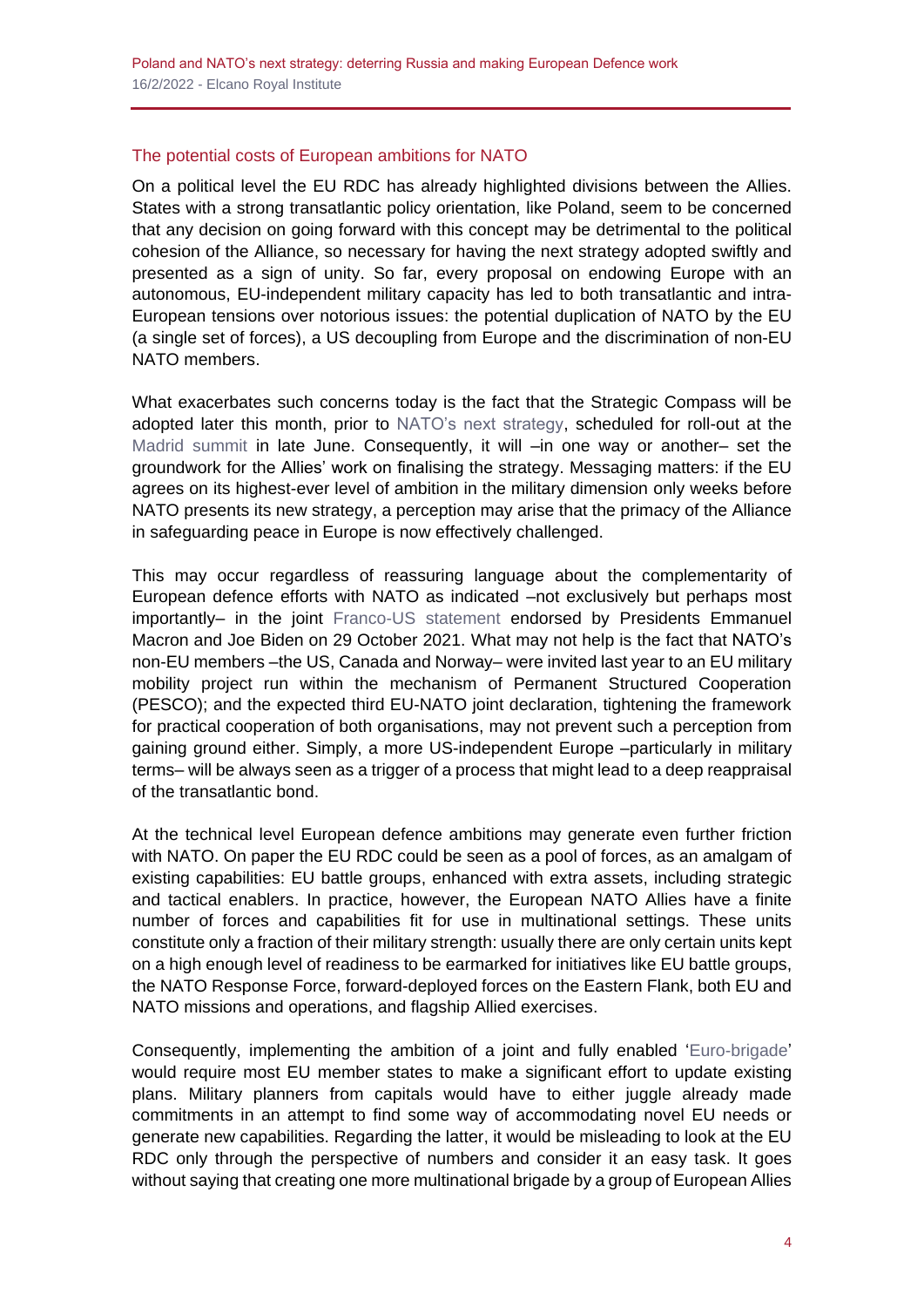should not be particularly detrimental to the pool of forces available for NATO (nevertheless, it might still have some effect). But to establish a system of rotating brigades, as in the case of the EU battlegroups, would be an entirely different matter. And this may be the next step, as all crisis management operations prove that effective engagement requires a pool of available forces on the horizon.

But it is the enablers issue that might have particular implications for NATO. Already scarce in Europe, enablers of European Allies may simply become unavailable for NATO if attached too firmly to the proposed EU RDC. Furthermore, the next generation of Europe's own enablers –and other weapon systems, which will matter on the future battlefield– will be developed almost exclusively under EU frameworks through PESCO projects and R&D programmes financed from the European Defence Fund. What might follow is the Europeanisation of their maintenance and also of their operational use. This means that NATO might gradually lose its primacy as the main driver of national capability planning processes and armaments programmes. This may have direct effects on the availability of forces for the Alliance, their interoperability and, as a result, also the credibility of NATO defence and deterrence.

## **Conclusion**

Facing a sustained threat from Russia, Poland is unlikely to ever have any better security guarantees than those from art 5 of the Washington Treaty. But to be credible they require NATO to sustain political cohesion, keep the US fully engaged –politically and militarily– in upholding peace in Europe and continue to invest in its defence and deterrence potential. Hence, from a Polish perspective, new European defence initiatives should have one main purpose: to reinforce NATO by means of facilitating the development of the overall military capacity of the European Allies and by improving burden sharing.

What NATO is facing in terms of the evolving Russian threat is a twofold challenge: from the increasing Russian brinkmanship as regards potential and from its grey-zone/hybrid warfare methods. In both these areas progress in European defence may actually work for NATO. The frameworks of the PESCO and EDF could greatly facilitate the development of at least some capabilities that the European Allies lack. There is, however, only one crucial condition: that NATO and EU defence planning processes are aligned and conjoint (in the EU's case these processes are directly linked to the programming of work within both the PESCO and EDF and thereby even more important). All crucial capabilities developed by the EU should respond to NATO needs and not only be available for the Alliance but actively used in NATO initiatives and missions. Another condition is to drop the uncompromising approach to defenceindustrial cooperation with the US, which assumes that EU member states should concentrate on European cooperation in this regard. Instead, nations should be free to choose if they want to pursue a European or a transatlantic course in acquiring the capabilities they need. The suggested new programme for rearming the Eastern Flank nations (Lend-Lease 2.0) should be welcomed by Europe, even if it jeopardises some of the goals of Europe's defence-industrial policy. Surely, within the renewed commitment to increase the military capability of the European NATO allies, there will be also room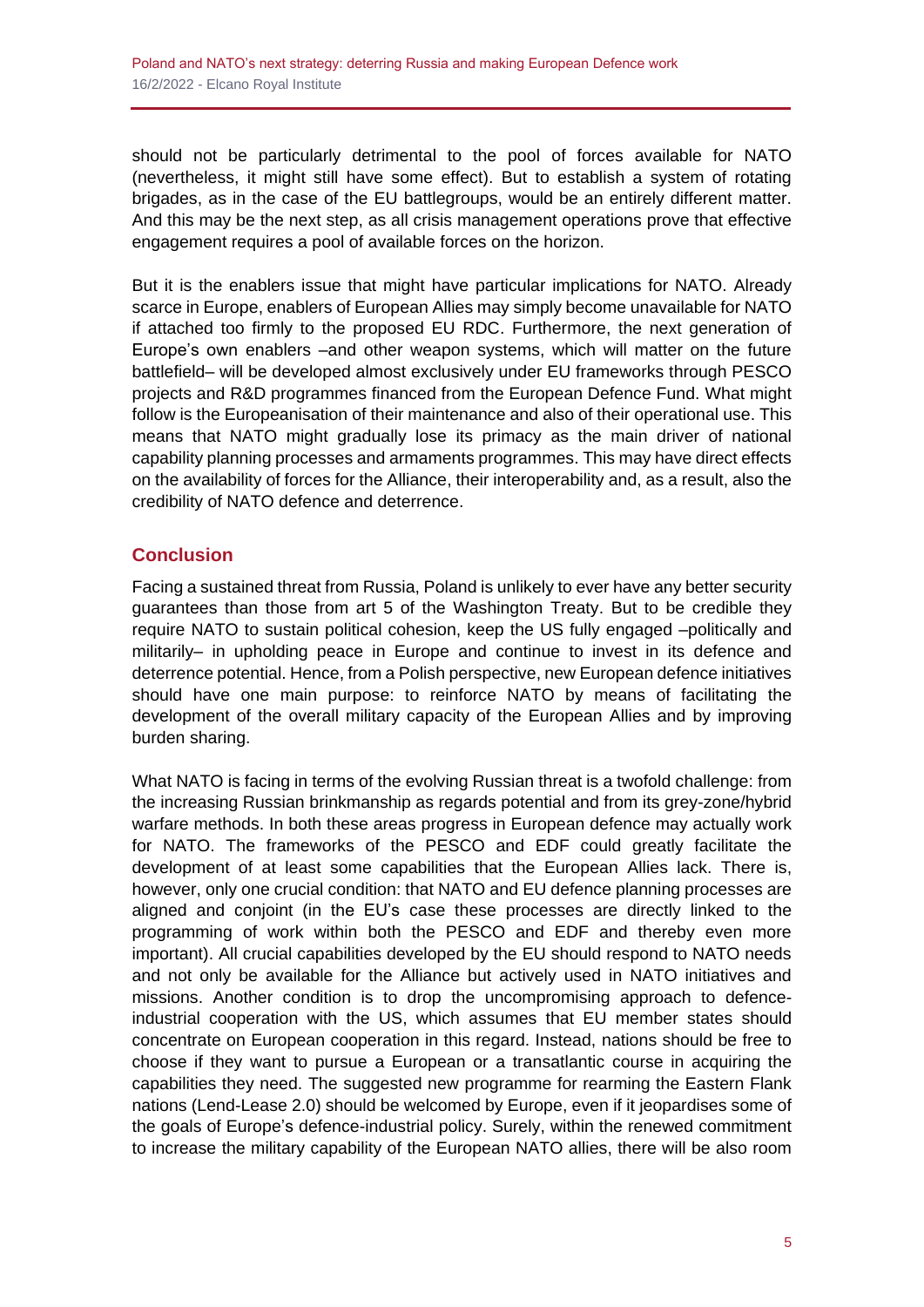for European armaments programmes and, perhaps in the first place, for transatlantic cooperation.

An avenue to foster EU-US cooperation on technologies can be provided by NATO's focus on EDTs, most notably by establishing the [Innovation Fund and the Defence](https://www.nato.int/cps/en/natohq/news_187607.htm)  [Innovation Accelerator](https://www.nato.int/cps/en/natohq/news_187607.htm) –which can naturally be linked at various levels not only with the European Commission-run EDF but also with the European Defence Agency. Finally, the EU has a vast potential to improve the ability of member states to address [the hybrid](https://www.realinstitutoelcano.org/en/activities/the-hybrid-war-and-the-challenge-of-peace-in-ukraine/)  [threats posed by Russia.](https://www.realinstitutoelcano.org/en/activities/the-hybrid-war-and-the-challenge-of-peace-in-ukraine/) The Strategic Compass proposes a step-up in this regard by establishing an [EU Hybrid Toolbox](https://ec.europa.eu/commission/presscorner/detail/it/MEMO_16_1250) along with new instruments in the area of – specifically– cybersecurity. It would thus be in Poland's interest –and all other Eastern Flank nations– if states focus on these issues, rich with potential topics for cooperation in which European defence can be effectively employed to strengthen the credibility of NATO's defence and deterrence, instead of focusing on building a pool of forces for the EU, which is a politically divisive exercise and a concept that is practically cumbersome to implement.